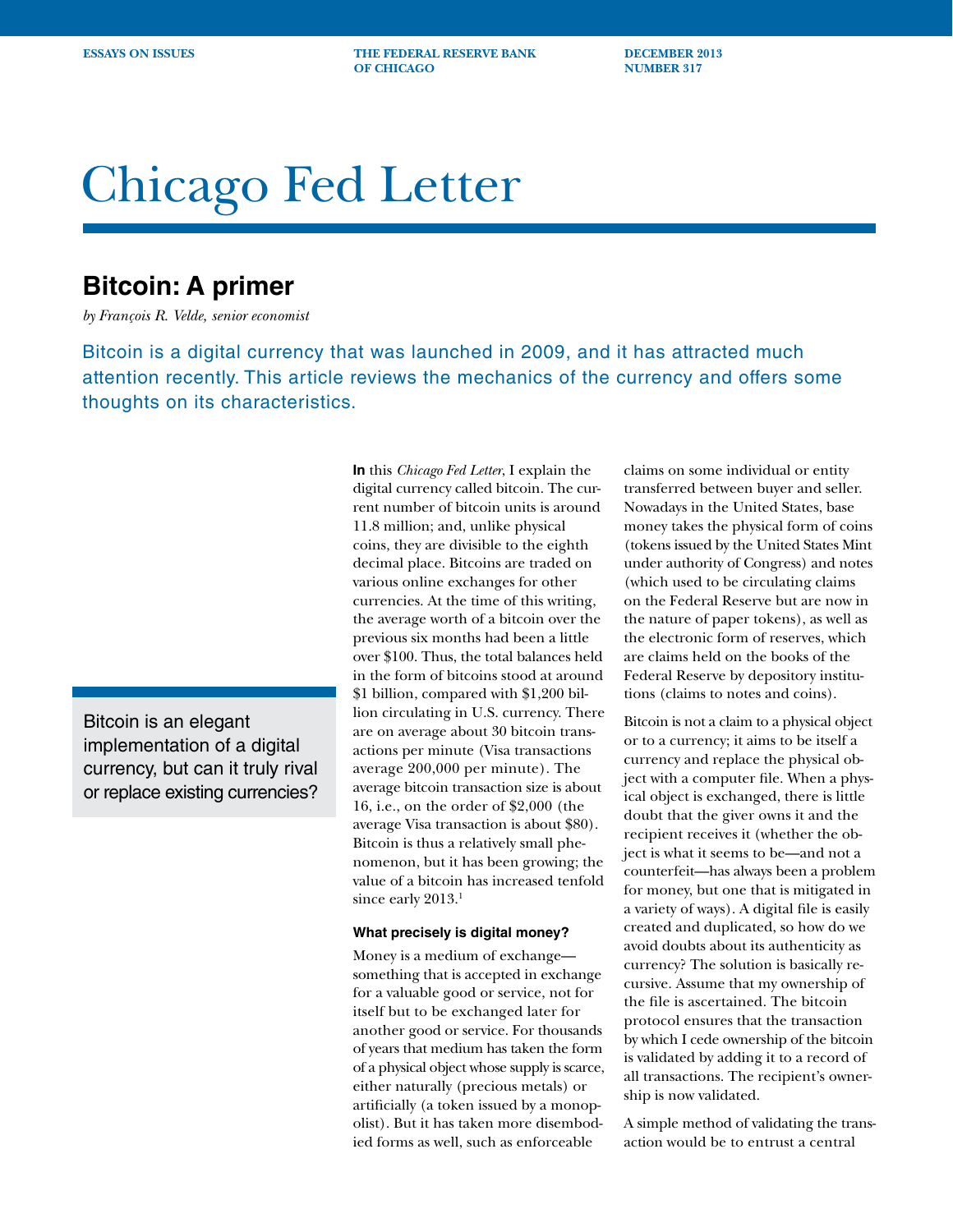record of the transactions to an authority—as medieval merchants did when they paid each other by transferring sums on a bank's books or as modern banks do when they settle their transactions on the books of the Fed. Bitcoin, however, does not rely on a single recordkeeper. It solves the two challenges of controlling the creation of a unit of digital currency and avoiding its duplication

which is costly to extract from the earth, "proves" that Ann did not counterfeit the coin, but this will work only if it is reasonably easy for Bob to check the gold content. Bitcoin requires a similar "proof of work" from the miners, in the following way: A valid addition to the block chain must include the solution to a difficult mathematical problem, which is costly to find (in terms of computer

### Bitcoin solves two challenges of digital money—controlling its creation and avoiding its duplication—at once.

at once. Validation is difficult to do, and those who do it are rewarded for doing so by being allowed to create new bitcoins in a controlled way.

#### **Creation/validation details**

Now, to further explain how this process works, I have to be more technical and more precise. Consider the following scenario: Ann is the owner of a bitcoin i.e., a string of zeros and ones whose precise nature will become clear—stored in a "wallet" (essentially, an encrypted computer file), managed by an application that she has installed on a computing device. She wants to cede the bitcoin to Bob, who also has a wallet, managed by an application. The two applications carry out the transaction (ensuring its safety through the use of public and private keys—essentially, a way to send someone a padlock with which to lock the item before it's sent while keeping the key to unlock the padlock). At this point, the application broadcasts a message to a large network of nodes on the Internet, announcing the proposed transaction between Ann and Bob (more precisely, between Ann's wallet and Bob's wallet, each identified by its public key). Every ten minutes, the nodes, called "miners," gather up the proposed transactions that were recently broadcast and attempt to add them to the "block chain," or the universal ledger of bitcoin transactions.

The key to preventing falsification of the block chain is to make the additions costly. Think of Ann and Bob exchanging a gold coin; the coin's gold content,

hardware required, electricity consumed, and time expended). The problem is difficult to solve, but the solution is easy to verify, as it is difficult to factorize $^2$  a very large number but easy to verify that a proposed factorization is correct. Moreover, the problem is not arbitrary or irrelevant, but tied to the verification of transactions.

A final technical concept is needed. A hash function maps text or numbers of arbitrary length into a number of fixed length. For instance, taking the first letter of a word (or summing the digits of a number and summing the digits of the result until a single digit is obtained) maps any word (or number) to a hash of length one. The problem that miners solve is roughly the following: Let block chain be *x*, let the proposed added block be *y*, and let an additional number be *n*. The goal is to find *n* such that the resulting hash function,  $f(x, y, n)$ , is less than a set value α. The hash function is deterministic but so complex that the output seems random. It is therefore nearly impossible to guess *n*, and the only reliable method is to try out many different values of *n* (using much computing power) until the condition is satisfied. Moreover, the lower the value of α, the harder it is to satisfy the condition. A proposed solution (*x*,*y*,*n*), however, can easily be verified. Part of finding *n* involves verifying that no bitcoin transacted in the block *y* has already been spent in the block chain *x*.

The code allows each miner to include in the block *y* a particular type of transaction, one which creates *N* new bitcoins and attributes them to the miner. The first miner to find a solution broadcasts it to the other miners, who verify it. Once verified (i.e., accepted by the majority of other nodes), the new block is added to the chain. The fortunate miner now possesses *N* new bitcoins as a reward for the effort expended.

Part of the bitcoin protocol regulates the values of *N* and α over time. The difficulty α is adjusted every two weeks so as to keep the rate at which blocks are added to six times per hour. Thus, if more miners join the network or if computing power improves, the difficulty increases. The size of the reward *N* was initially 50, and it is halved every 210,000 blocks (i.e., every four years at the rate of six blocks per hour). This implies that the total number of bitcoins in existence will approach but never exceed  $2 \times 50 \times 210,000 = 21$  million; moreover, this time path will be independent of the size or computing power of the bitcoin network. With time, mining becomes unprofitable, but an additional incentive is provided to miners: Users can offer to pay a transaction fee to ensure inclusion of the transaction in the next block successfully added to the block chain; this fee will be allocated to the miner who adds that block.

So, the bitcoin protocol provides an elegant solution to the problem of creating a digital currency—i.e., how to regulate its issue, defeat counterfeiting and double-spending, and ensure that it can be conveyed safely—without relying on a single authority. What, in the end, is this new currency? It is a list of authorized transactions, beginning with the creation of the unit by a miner and ending with the current owner. The currency can be exchanged because all potential recipients have the means to verify past transactions and validate new ones, and one's ownership rests on the consensus of the nodes.<sup>3</sup>

#### **Bitcoin is a fiduciary currency**

Fiduciary currencies—in contrast with commodity-based currencies (such as gold coins or bank notes redeemable in gold)—have no intrinsic value, and derive their value in exchange either from government fiat or from the belief that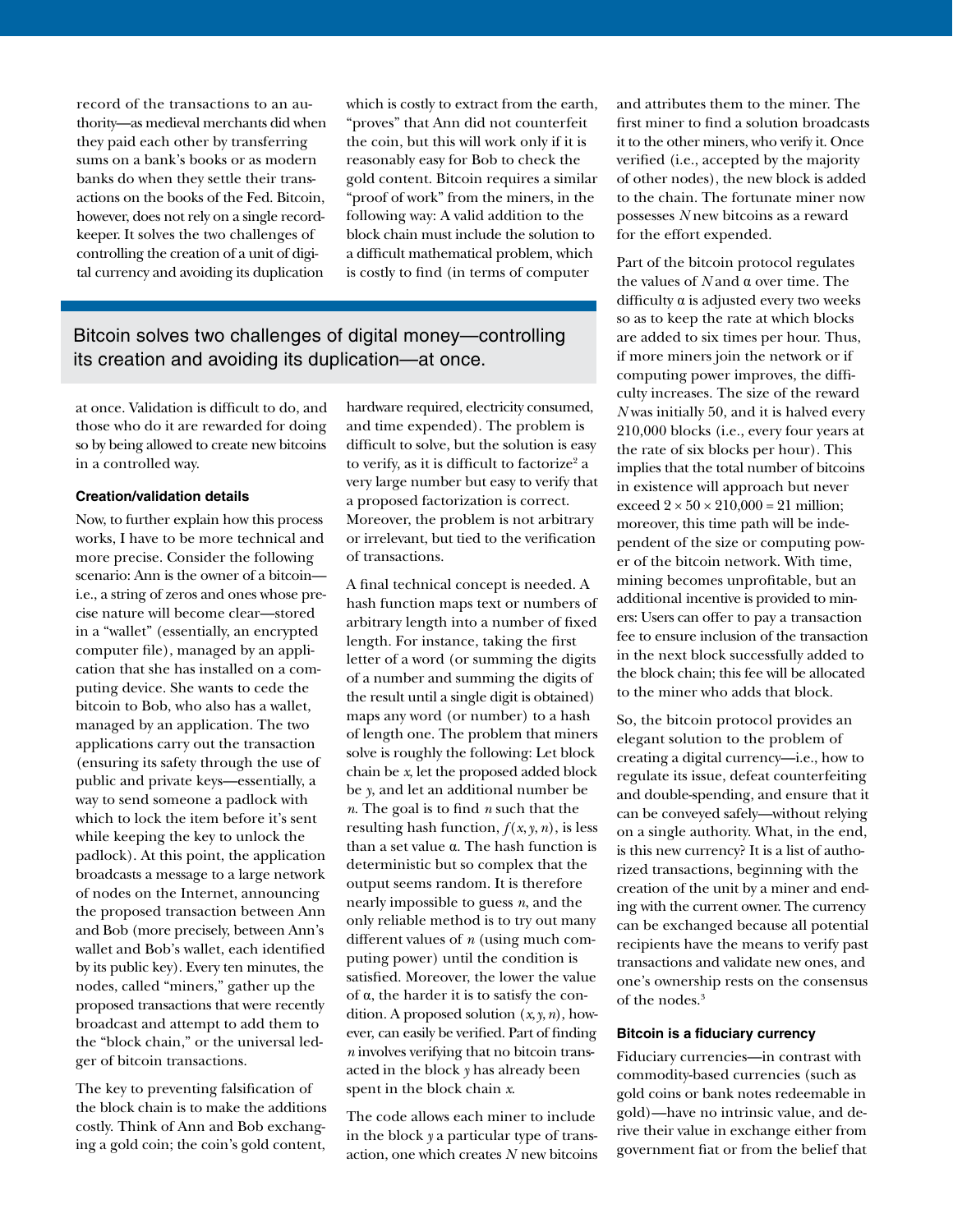they may be accepted by someone else. They are inherently fragile; government orders can be ignored or doubted, and a currency that has value only because of the belief that it will have value may have no value at all (for instance, if I believe that no one will accept it, I will not accept it either).

The term "mining" may lead one to think that bitcoin is not fiduciary. It is true that real resources (computing hardware and energy) are expended in creating bitcoins. Since entry to mining is free, the value of these resources will be the market value of bitcoins produced (whose number per day does not depend on the size of the network). But once created, the bitcoin has no value other than in exchange, contrary to a gold coin.

#### **Bitcoin's viability as currency**

Can bitcoin truly rival or even replace existing currencies—particularly in the form of cash? A dollar bill in my hand cannot be anywhere else at the same time, my ownership of it is undoubted, and it can be exchanged immediately and finally. The many ingenious features of bitcoin try to emulate these properties of cash, but do so at some costs. One prominent cost is the loss of anonymity. Possession of the virtual currency must be linked to the unique identifier of the wallet. Admittedly, there is no limit on the number of wallets one can own and there are ways to make the wallet hard to trace back to its owner, but these require additional efforts. Another cost of using bitcoin is in the speed of the transaction. At a minimum, one must wait ten minutes for the proposed transaction to be included in the block chain, and for large amounts it is customary to wait for six blocks, or one hour. These times are much slower than those to complete electronic retail transactions in most other currencies (e.g., a few seconds to charge a credit card either online or at a physical retail location), not to mention the times to make large financial transactions on standard networks.

Why this delay to complete bitcoin transactions? It is rooted in the decentralized nature of the bitcoin network (and its reliance on a sort of majority voting),

which is both its most ambitious feature and its main vulnerability. The confirmation that the bitcoin is not being spent twice must await validation by the network, requiring at least ten minutes (although confirmation might be skipped for small transactions). Moreover, there have been a few instances of "forks," moments when part of the network accepted one new block as valid while another part rejected it and accepted a different block. These incidents happened for accidental reasons, but a fork could someday be the result of malicious action. It is generally thought that it would be too expensive for a single malicious user (or group of malicious users) to take over more than half of the network; but if bitcoin were to grow significantly in value, this calculation could change.

One well-known fork that emerged in March 2013 was due to nodes using two different versions of the bitcoin protocol.4 This incident reminds us that the bitcoin protocol is based on open-source software. Bitcoin is what bitcoin users use. The general principles of bitcoin and its early versions are attributed to an otherwise unknown Satoshi Nakamoto;<sup>5</sup> improvements, bug fixes, and repairs have since been carried out by the community of bitcoin users, dominated by a small set of programmers. Although some of the enthusiasm for bitcoin is driven by a distrust of state-issued currency, it is hard to imagine a world where the main currency is based on an extremely complex code understood by only a few and controlled by even fewer, without accountability, arbitration, or recourse.

#### **The role of the state**

A fiduciary currency like bitcoin is useful only insofar as others accept it broadly. As a matter of theory, this broad acceptance need not rely on the state, and history certainly offers several examples of currencies used without state support, oftentimes because the state-sponsored currency was proving deficient. But throughout most of Western history, the state has involved itself in money. At a minimum, the state has used money as a coordinating device, usually supporting its value by accepting it in the payment of taxes. The state has also

concerned itself with money because one main function of money is to free a debtor from his or her obligations, tying money to an essential state function, the administration of justice. That is why the U.S. Constitution gives Congress the power "to coin Money, regulate the Value thereof, and of foreign Coin, and fix the Standard of Weights and Measures." Bitcoin is free of the power of the state, but it is also outside the protection of the state. How likely is bitcoin to remain so if it gains wide acceptance and the incentives to hijack it grow accordingly?

#### **Fraud concerns**

To the extent that the motivations of bitcoin's founder, Satoshi Nakamoto, can be discerned from his original paper, they revolved around transaction costs, which he argued would arise mostly from the need to preclude fraud. His proposal was for a low-cost secure payment system that did not involve a central authority or "trusted third party." The resulting invention of a state-independent unit of value is remarkable but perhaps coincidental. Much of the interest in bitcoin is inspired by the ideas of Friedrich Hayek,<sup>6</sup> that money should cease to be

Charles L. Evans, *President*; Daniel G. Sullivan, *Executive Vice President and Director of Research*; Spencer Krane, *Senior Vice President and Economic Advisor*; David Marshall, *Senior Vice President*, *financial markets group*; Daniel Aaronson, *Vice President*, *microeconomic policy research*; Jonas D. M. Fisher, *Vice President*, *macroeconomic policy research*; Richard Heckinger,*Vice President*, *markets team*; Anna L. Paulson, *Vice President*, *finance team*; William A. Testa, *Vice President*, *regional programs*, *and Economics Editor*; Helen O'D. Koshy and Han Y. Choi, *Editors* ; Rita Molloy and Julia Baker, *Production Editors*; Sheila A. Mangler, *Editorial Assistant.* 

*Chicago Fed Letter* is published by the Economic Research Department of the Federal Reserve Bank of Chicago. The views expressed are the authors' and do not necessarily reflect the views of the Federal Reserve Bank of Chicago or the Federal Reserve System.

© 2013 Federal Reserve Bank of Chicago *Chicago Fed Letter* articles may be reproduced in whole or in part, provided the articles are not reproduced or distributed for commercial gain and provided the source is appropriately credited. Prior written permission must be obtained for any other reproduction, distribution, republication, or creation of derivative works of *Chicago Fed Letter* articles. To request permission, please contact Helen Koshy, senior editor, at 312-322-5830 or email Helen.Koshy@chi.frb.org. *Chicago Fed Letter* and other Bank publications are available at www.chicagofed.org.

ISSN 0895-0164